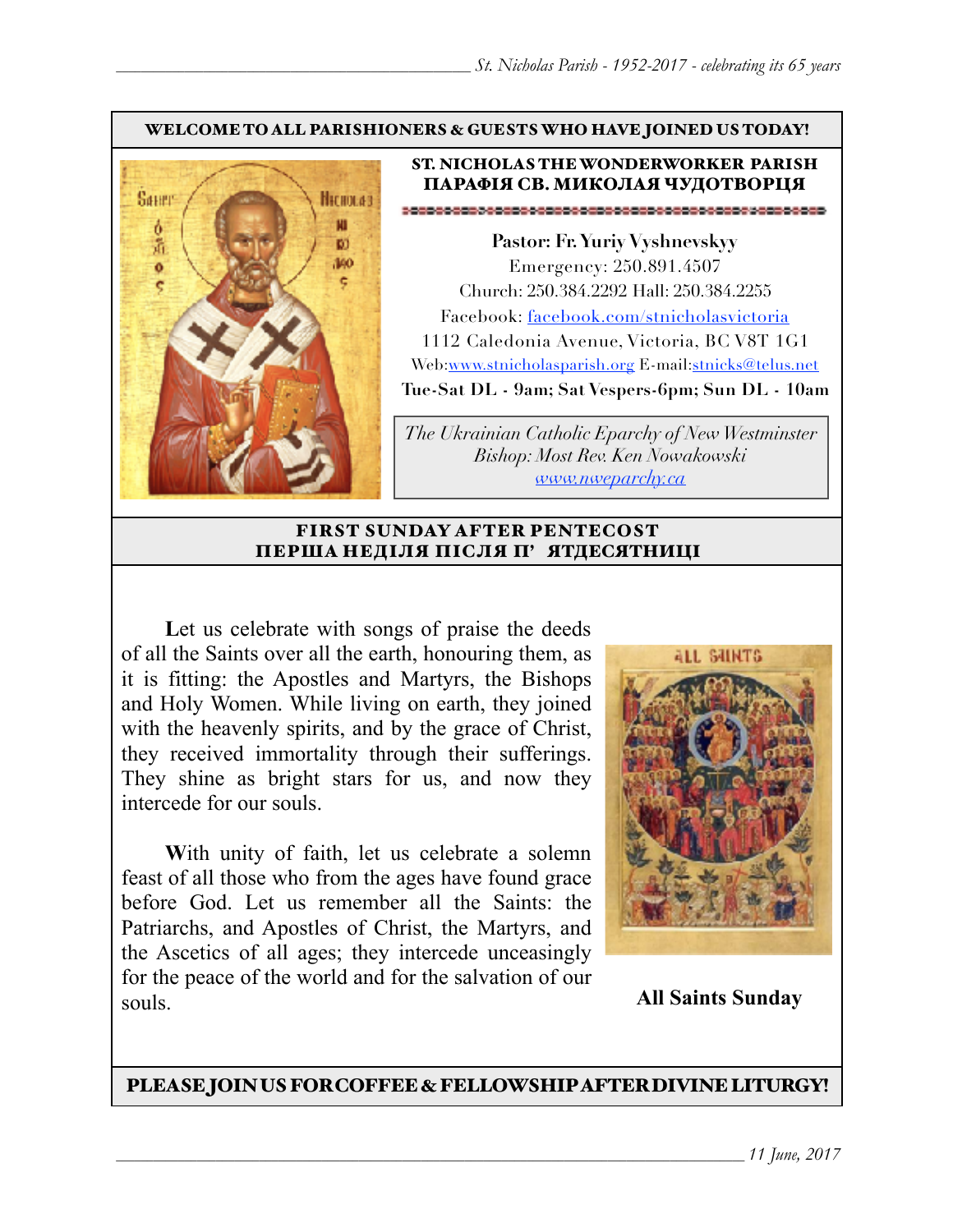| <b>SUNDAY HYMNS</b>                                                                                                                                                                                                                                                                                                                                                                                                                                                                                                                                                                      |                 |                                                             |                                                         |                                                             |                    |
|------------------------------------------------------------------------------------------------------------------------------------------------------------------------------------------------------------------------------------------------------------------------------------------------------------------------------------------------------------------------------------------------------------------------------------------------------------------------------------------------------------------------------------------------------------------------------------------|-----------------|-------------------------------------------------------------|---------------------------------------------------------|-------------------------------------------------------------|--------------------|
| <b>OPENING HYMN</b>                                                                                                                                                                                                                                                                                                                                                                                                                                                                                                                                                                      |                 | Увійди Єрею / Come my Friends pg. 238-235                   |                                                         |                                                             |                    |
| <b>COMMUNION HYMN</b>                                                                                                                                                                                                                                                                                                                                                                                                                                                                                                                                                                    |                 | Тіло Христове / Let me Receive You, O Christ pg. 258-259    |                                                         |                                                             |                    |
| <b>CLOSING HYMN</b>                                                                                                                                                                                                                                                                                                                                                                                                                                                                                                                                                                      |                 | Боже Великий, Єдиний рg. 264                                |                                                         |                                                             |                    |
| Please join us today in singing our Sunday hymns!                                                                                                                                                                                                                                                                                                                                                                                                                                                                                                                                        |                 |                                                             |                                                         |                                                             |                    |
| <b>SUNDAY &amp; DAILY SCHEDULE</b>                                                                                                                                                                                                                                                                                                                                                                                                                                                                                                                                                       |                 |                                                             |                                                         |                                                             |                    |
| SUNDAY, June 11                                                                                                                                                                                                                                                                                                                                                                                                                                                                                                                                                                          |                 | Divine Liturgy - for the Parishioners of St Nicholas Parish |                                                         | 10:00 AM                                                    |                    |
| MONDAY, June 12                                                                                                                                                                                                                                                                                                                                                                                                                                                                                                                                                                          |                 |                                                             | <b>NO SERVICES</b>                                      |                                                             |                    |
| TUESDAY, June 13                                                                                                                                                                                                                                                                                                                                                                                                                                                                                                                                                                         |                 |                                                             | Divine Liturgy of St. John Chrysostom                   |                                                             | 9:00 AM            |
| <b>WEDNESDAY</b> , June 14                                                                                                                                                                                                                                                                                                                                                                                                                                                                                                                                                               |                 | <b>NO SERVICES</b>                                          |                                                         |                                                             |                    |
| THURSDAY, June 15                                                                                                                                                                                                                                                                                                                                                                                                                                                                                                                                                                        |                 |                                                             | Divine Liturgy of St. John Chrysostom                   |                                                             | 9:00 AM            |
| FRIDAY, June 16                                                                                                                                                                                                                                                                                                                                                                                                                                                                                                                                                                          |                 |                                                             | Divine Liturgy of St. John Chrysostom                   |                                                             | 9:00 AM            |
| SATURDAY, June 17                                                                                                                                                                                                                                                                                                                                                                                                                                                                                                                                                                        |                 |                                                             | Divine Liturgy of St. John Chrysostom<br><b>Vespers</b> |                                                             | 9:00 AM<br>6:00 PM |
| SUNDAY, June 18                                                                                                                                                                                                                                                                                                                                                                                                                                                                                                                                                                          |                 |                                                             |                                                         | Divine Liturgy - for the Parishioners of St Nicholas Parish |                    |
| Please Note: to request a Divine Liturgy for a special intention, please see Fr. Yuriy to arrange for it!                                                                                                                                                                                                                                                                                                                                                                                                                                                                                |                 |                                                             |                                                         |                                                             |                    |
| <b>SUNDAY EPISTLE READERS</b>                                                                                                                                                                                                                                                                                                                                                                                                                                                                                                                                                            |                 |                                                             |                                                         |                                                             |                    |
| <b>DATE</b>                                                                                                                                                                                                                                                                                                                                                                                                                                                                                                                                                                              | <b>READING</b>  |                                                             |                                                         | <b>UKRAINIAN</b><br><b>ENGLISH</b>                          |                    |
| SUNDAY, June 11                                                                                                                                                                                                                                                                                                                                                                                                                                                                                                                                                                          | Heb. 11:33-12:2 | Liliia Palyvoda<br>Bryan Melnyk                             |                                                         |                                                             |                    |
| SUNDAY, June 18                                                                                                                                                                                                                                                                                                                                                                                                                                                                                                                                                                          | Rm. 2: 10-16    | Motria Koropecky                                            |                                                         | Peter Iwanuck                                               |                    |
| SUNDAY, June 25                                                                                                                                                                                                                                                                                                                                                                                                                                                                                                                                                                          | Rm. 5: 1-10     | Yuliya Pelekhata                                            |                                                         | Caroline Smudy                                              |                    |
| SUNDAY, July 2                                                                                                                                                                                                                                                                                                                                                                                                                                                                                                                                                                           | Rm. 6: 18-123   | Glikeria Iwanuck                                            |                                                         | Rita Vanderven                                              |                    |
| Thank you, Epistle readers, for your service in proclaiming God's Word!                                                                                                                                                                                                                                                                                                                                                                                                                                                                                                                  |                 |                                                             |                                                         |                                                             |                    |
| PARISH COUNCIL EXECUTIVE                                                                                                                                                                                                                                                                                                                                                                                                                                                                                                                                                                 |                 |                                                             | <b>PASTORAL MINISTRY &amp; HOLY MYSTERIES</b>           |                                                             |                    |
| CONFESSIONS1/2 hour before Liturgy<br>SECRETARYCindy Lazaruk - 778.677.9072<br>BAPTISMSby appointment<br>TREASURERWilliam Vanderven - 250.478.1458<br>MARRIAGESsix months notice should<br>FINANCIAL SECRETARYDavid Newberry - 250.598.8197<br>be given to the parish priest, and he should be<br>FUNDRAISING/HALL RENTALRobert Herchak - 250.386.7872<br>contacted before any other arrangements are made<br>MAINTENANCEMurray Chapman - 250.658.4769<br>FUNERALSby appointment<br>LITURGICAL COMMITTEEMotria Koropecky - 250.658.3051<br>MEMBER AT LARGELiliia Palyvoda - 250.857.1683 |                 |                                                             |                                                         |                                                             |                    |
| VIBRANT PARISHDarlene DeMerchant - 250.727.3837<br>Bequests & Wills: Leaving a bequeath is a process of giving a donation through your will. It is                                                                                                                                                                                                                                                                                                                                                                                                                                       |                 |                                                             |                                                         |                                                             |                    |

simply a distribution from your estate to a charitable organization through your last will and testament. It can be as small or as large a donation as you wish. It is important that you talk to your lawyer about the process. In your kindness please remember St Nicholas the Wonderworker Ukrainian Catholic Church in your bequeath and will. If anyone wishes to make such a bequeath in their will, the following clause may be included or added to a will: "I give, devise, and bequeath to St Nicholas the Wonderworker Ukrainian Catholic Parish - 1112 Caledonia Avenue, Victoria BC, V8T 1G1, the sum of \$  $\qquad \qquad$  (or  $\qquad \qquad$  % of my estate), to be used for the benefit of the parish and it's pastoral activities."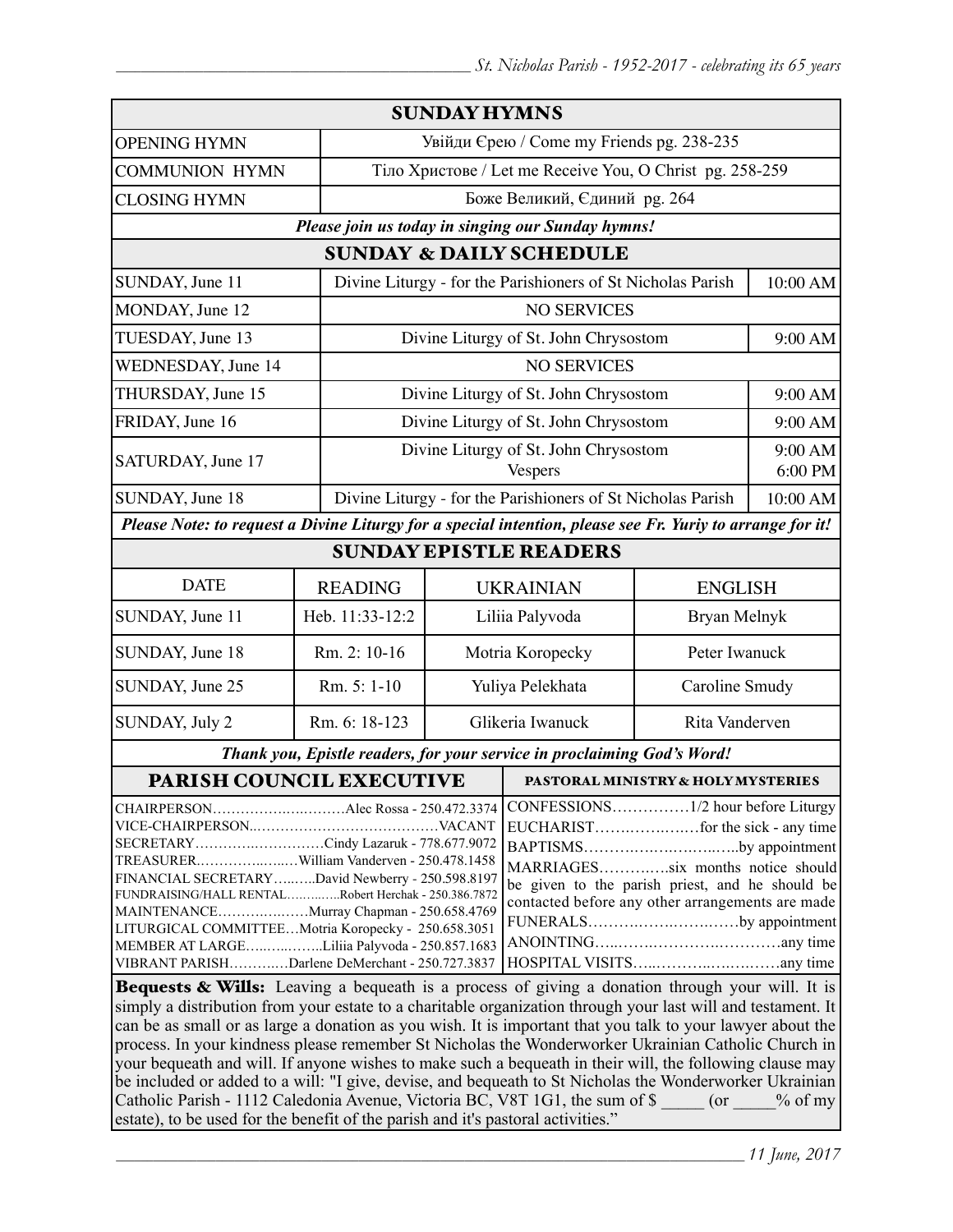## **Vibrant Parish Prayer**

**O** God, Creator of Heaven and Earth! Because of your indescribable love for us, you sent your Only-Begotten Son, Our Lord and Saviour, Jesus Christ - The Way, The Truth, and The Life and our Salvation. In His name, we turn to You. Strengthen our hearts and minds in Christian love and in unity of purpose as we strive to build a Vibrant Parish. Give us the grace to model our lives according to the Word of God. Instill in us the desire to pray and to celebrate the Holy Mysteries as one Christian Family in our Parish Community. Inspire us to follow Your great command to be a servant to the less fortunate among us! Grant this, O Lord, through the mercies and love for mankind of Your Only-Begotten Son with whom You are blessed, together with Your All-Holy, Good and Life-Giving Spirit, now and forever and ever. Amen!



## **The Vibrant Parish**

**A Place To Encounter The Living Christ** Through the word, the Holy Mysteries & Prayer, Serving One's Neighbor, Leadership Fostering & Serving Unity and Missionary Spirit (His Beatitude Sviatoslav)



### **Молитва Живої Парафії**

**Г**осподи Ісусе Христе, Пастирю Добрий, як колись Ти пригорнув заблуканих овечок, щоб вони пізнали Твій голос і були Твоїм стадом, так і сьогодні глянь ласкаво з небесних висот на нашу парафію та зішли на неї Твого Святого Духа, щоб вона була місцем пізнання радості Доброї Новини. Скріплюй нас Твоєю присутністю та єднай нас кожночасно в молитві. Даруй нам духа служіння ближньому, щоб у нашій парафії кожний міг зустріти Тебе, милостивого Бога. Благослови наш духовний провід Твоєю мудрістю і дай, щоб ніхто з нас не шкодував ні часу, ні талантів, ні матеріальних дібр для розбудови Твого царства. Єднай нас у мирі та злагоді, щоб ми були Твоєю спільнотою любові. Всели в нас місійного духа, щоб ми стали тим світилом євангельського слова, молитви і добрих діл, що кличе кожного до участі в Божественному житті, щоб славилося, Спасе, Твоє Ім'я з безначальним Твоїм Отцем та пресвятим, благим і животворящим Твоїм Духом нині, і повсякчас, і на віки віків. Амінь.

# DIVINE LITURGY PROPERS

*The Divine Liturgy - An Anthology for Worship: Liturgy - pg. 388-461; propers - pg. 576* 

**Troparion, Tone 8:** You came down from on high, O Merciful One,\* and accepted three days of burial\* to free us from our sufferings.\* O Lord, our life and our resurrection,\* glory be to You!

**Troparion, Tone 4:** Clothed as in purple and fine linen\* with the blood of Your martyrs throughout the world,\* Your Church cries out to You through them, O Christ God:\* send down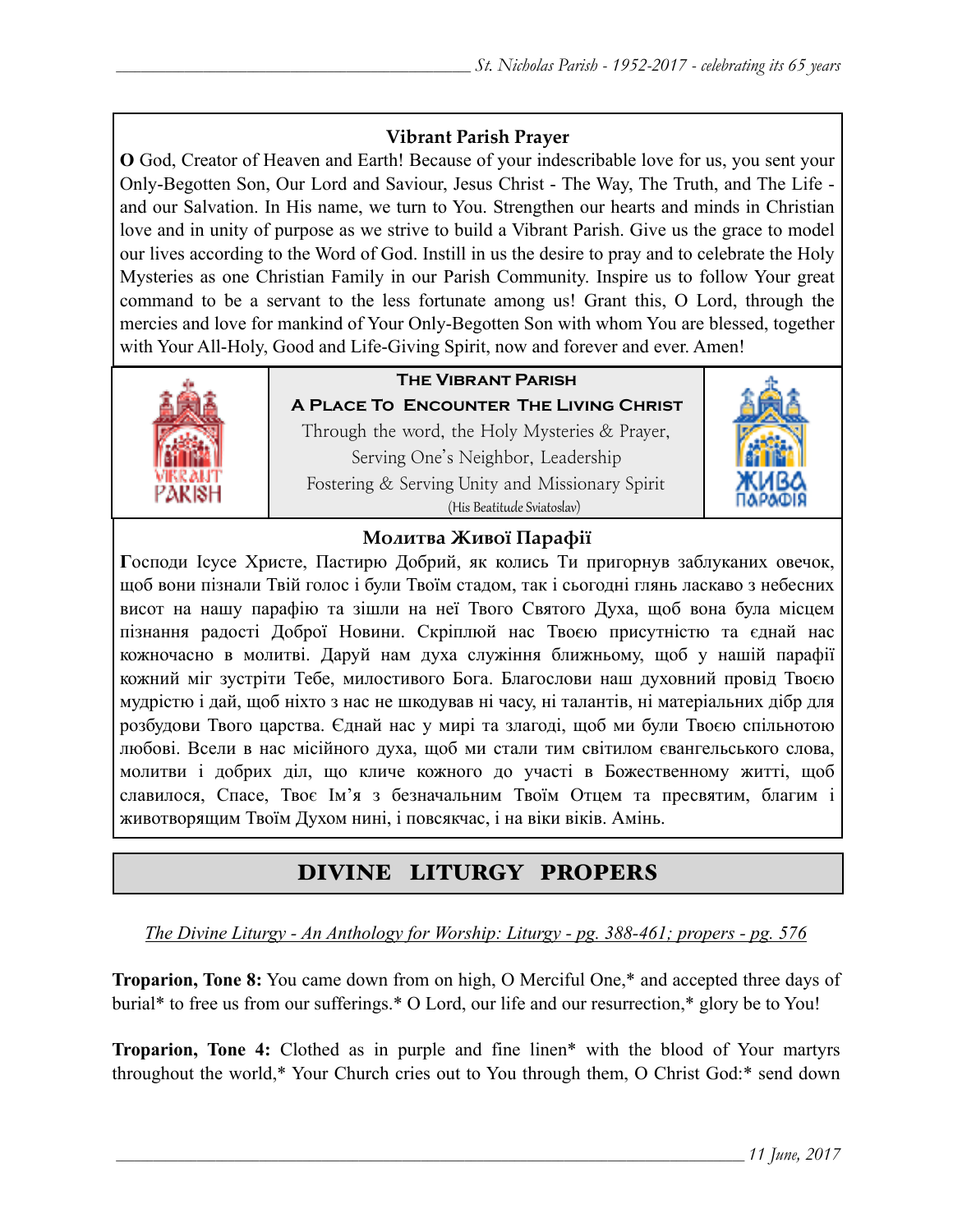Your loving-kindness on Your people;\* grant peace to Your community,\* and to our souls great mercy.

**Glory: Now: Kontakion, Tone 8:** O Lord, Master of nature,\* the world offers You the godly martyrs as the first-fruits of nature.\* By their supplications, through the Mother of God,\* preserve Your Church and Your people in profound peace,\* O most merciful One.

**Prokeimenon, Tone 8:** Pray and give thanks to the Lord our God. *Verse:* In Judea God is known; His name is great in Israel.

**Epistle - Heb. 11:33-12:2 - A Reading from the Letter of Saint Apostle Paul to Hebrews:** Brothers and sisters, the saints through faith conquered kingdoms, administered justice, obtained promises, shut the mouths of lions, quenched raging fire, escaped the edge of the sword, won strength out of weakness, became mighty in war, put foreign armies to flight. Women received their dead by resurrection. Others were tortured, refusing to accept release, in order to obtain a better resurrection. Others suffered mocking and flogging, and even chains and imprisonment. They were stoned to death, they were sawn in two, they were killed by the sword; they went about in skins of sheep and goats, destitute, persecuted, tormented — of whom the world was not worthy. They wandered in deserts and mountains, and in caves and holes in the ground. Yet all these, though they were commended for their faith, did not receive what was promised, since God had provided something better so that they would not, without us, be made perfect. Therefore, since we are surrounded by so great a cloud of witnesses, let us also lay aside every weight and the sin that clings so closely, and let us run with perseverance the race that is set before us, looking to Jesus the pioneer and perfecter of our faith, who for the sake of the joy that was set before him endured the cross, disregarding its shame, and has taken his seat at the right hand of the throne of God.

**Alleluia, Tone 4:** *Verse:* The just cried out and the Lord heard them, and delivered them out of their afflictions. *Verse:* The afflictions of the just are many, and out of them all will the Lord deliver them.

**Gospel - Matthew 10:32-33; 37-38; 19:27-30 -** The Lord said to his disciples: "Everyone who acknowledges me before others I will acknowledge before my heavenly Father. But whoever denies me before others, I will deny before my heavenly Father. Whoever loves father or mother more than me is not worthy of me, and whoever loves son or daughter more than me is not worthy of me; and whoever does not take up his cross and follow after me is not worthy of me." Then Peter said to him in reply, "We have given up everything and followed you. What will there be for us?" Jesus said to them, "Amen, I say to you that you who have followed me, in the new age, when the Son of Man is seated on his throne of glory, will yourselves sit on twelve thrones, judging the twelve tribes of Israel. And everyone who has given up houses or brothers or sisters or father or mother or children or lands for the sake of my name will receive a hundred times more, and will inherit eternal life. But many who are first will be last, and the last will be first."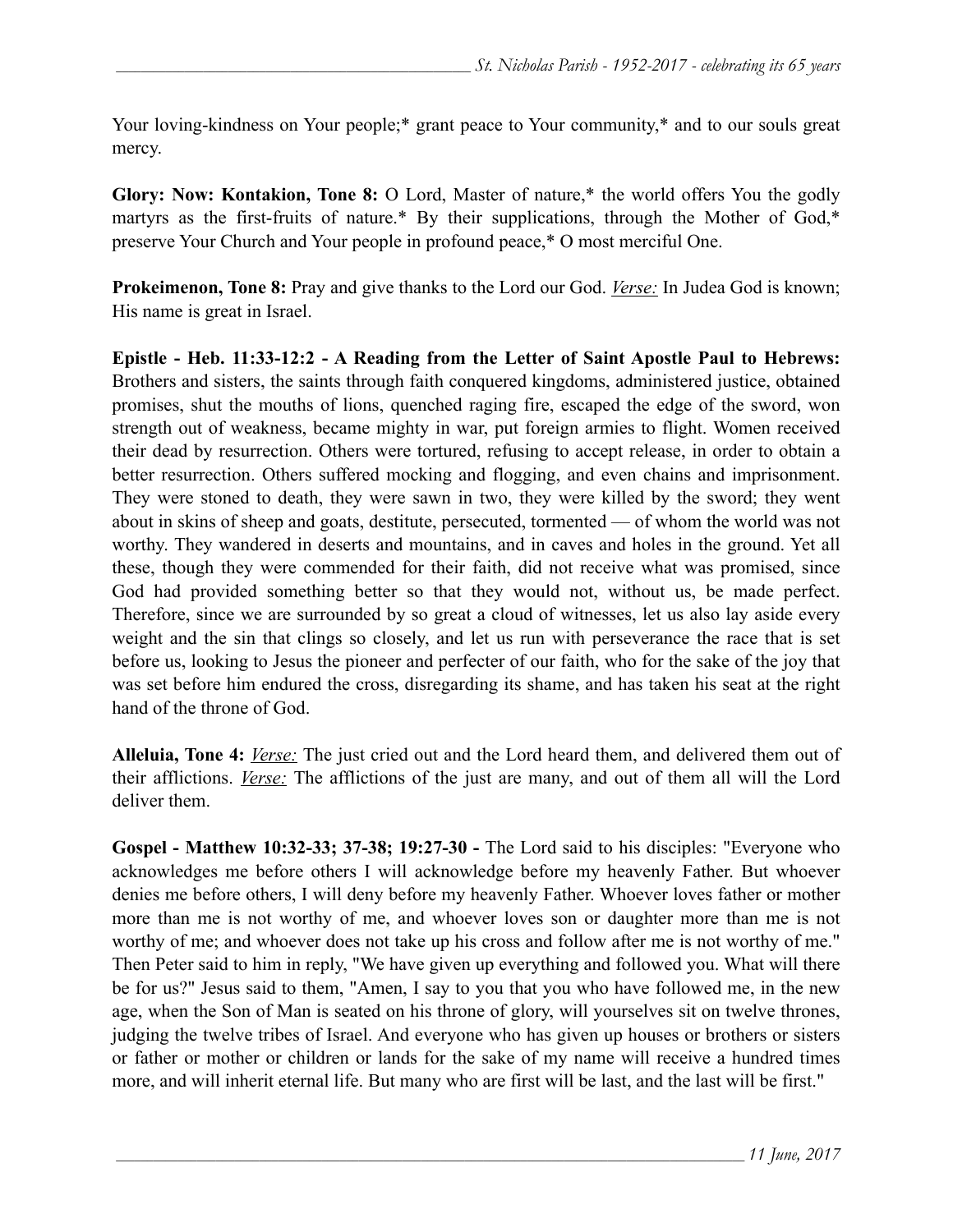**Communion Hymn:** Praise the Lord from the heavens;\* praise Him in the highest.\* Rejoice in the Lord, O you just;\* praise befits the righteous. Alleluia, alleluia,\* alleluia.

 $\langle \rangle$ 

**Тропар, глас 8:** З висоти зійшов Ти, Милосердний,\* і триденне погребення прийняв Ти,\* щоб нас звільнити від страждань.\* Життя і воскресіння наше,\*Господи, слава Тобі.

**Тропар, глас 4:** У всьому світі мучеників твоїх кров'ю,\* як багряницею і виссоном,\* церква твоя прикрасилася\* і через них воскликує тобі, Христе Боже:\* Людям твоїм щедроти твої зішли,\* мир громаді твоїй даруй\* і душам нашим велику милість.

**Слава: І нині: Кондак, глас 8:** Як початки єства насадителеві творіння\* вселенна приносить тобі, Господи, богоносних мучеників.\* Їх молитвами в мирі глибокому церкву твою, громаду твою,\* Богородиці ради, збережи,\* Многомилостивий.

**Прокімен, глас 8:** Помоліться і хвалу віддайте\* Господеві, Богу нашому. *Стих:* Відомий Бог у Юдеї, в Ізраїлі велике ім'я Його.

**Апостол - Євр. 11:33-12:2 - До Євреїв друге послання Святого Апостола Павла читання:** Браття і сестри, всі святі вірою підбили царства, чинили справедливість, обітниць осягнули, загородили пащі левам, силу вогню гасили, вістря меча уникали, ставали сильні, бувши недолугі, на війні проявили мужність, наскоки чужинців відбивали. Жінки діставали назад своїх померлих, які воскресали. Інші загинули в муках, відкинувши визволення, щоб осягнути ліпше воскресіння. Інші наруг і бичів зазнали та ще й кайданів і в'язниці; їх каменовано, розрізувано пилою, брано на допити; вони вмирали, мечем забиті; тинялися в овечих та козячих шкурах, збідовані, гноблені, кривджені; вони, яких світ був невартий, блукали пустинями, горами, печерами та земними вертепами. І всі вони, дарма що мали добре засвідчення вірою, не одержали обіцяного, бо Бог зберіг нам щось краще, щоб вони не без нас осягли досконалість. Тому і ми, маючи навколо себе таку велику хмару свідків, відкиньмо всякий тягар і гріх, що так легко обмотує, і біжімо витривало до змагання, що призначене нам, вдивляючися пильно в Ісуса, засновника й завершителя віри, який, замість радости, що перед ним була, витерпів хрест, на сором не звертаючи уваги, і який возсів праворуч Божого престолу.

**Алилуя, глас 4:** *Стих:* Візвали праведні, і Господь вислухав їх, і від усіх скорбот їх ізбавив їх. *Стих:* Багато скорбот у праведних і від усіх них ізбавить їх Господь.

**Євангеліє - Матея 10:32-33; 37-38; 19:27-30 -** Сказав Господь своїм учням: "Кожний, хто визнає мене перед людьми, того і я визнаю перед моїм Отцем небесним. Хто ж мене зречеться перед людьми, того й я зречусь перед Отцем моїм небесним. Хто любить батька або матір більше, ніж мене, той недостойний мене. І хто любить сина або дочку більше, ніж мене, той недостойний мене. Хто не бере свого хреста й не йде слідом за мною, той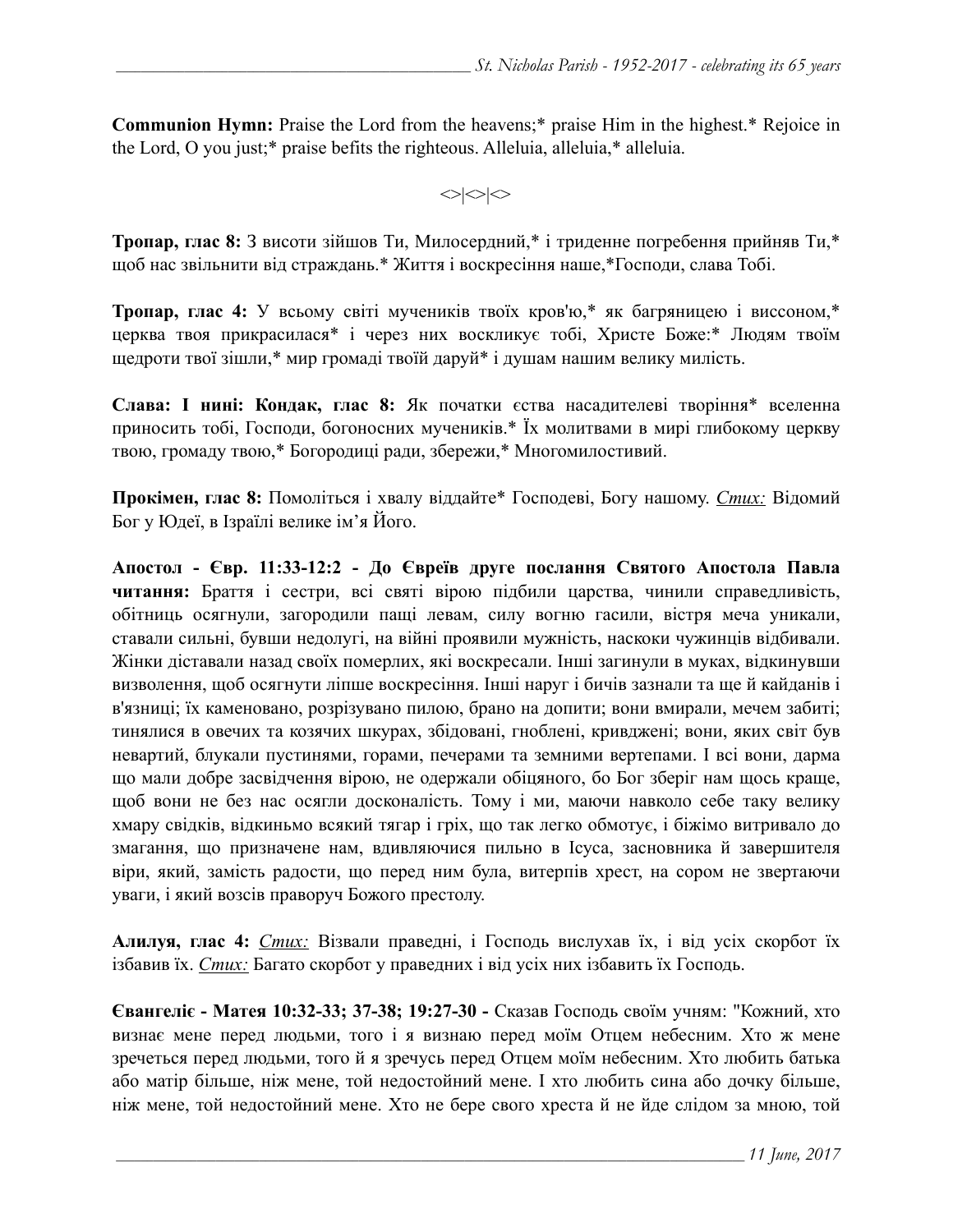недостойний мене." Тоді озвався Петро і сказав до нього: "Ось ми покинули все й пішли за тобою; що будемо за те мати?" Ісус відповів їм: "Істинно кажу вам: Ви, що пішли за мною: як новий світ настане, коли Син Чоловічий сяде на престолі своєї слави, сидітимете й ви на дванадцятьох престолах, щоб судити дванадцять поколінь Ізраїля. І кожний, хто задля імени мого покине дім, братів, сестер, батька, матір, жінку, дітей, поля, в сто раз більше одержить і життя вічне матиме в спадщину. Багато з перших будуть останніми, а останні – першими."

**Причасний:** Хваліте Господа з небес,\* хваліте Його на висотах. Радуйтеся, праведні, у Господі,\* правим належить похвала. Алилуя, aлилуя, aлилуя!

# ANNOUNCEMENTS

- ✦**PARISH COUNCIL MEETING:** Tuesday, June 13 at 6:30pm.
- ✦**FATHER'S DAY PANCAKE BREAKFAST:** next Sunday, June 18 after Divine Liturgy.
- ✦**HAPPY BIRTHDAY** to all those who celebrated their birthdays this past week. May the Lord Our God continue to bless you abundantly and the Holy Mother of God protects you at all times. Многая Літа!
- ✦**PILGRIMAGE TO THE HOLY LAND:** October 12-24, 2017. Walk in the footsteps of Jesus; an unforgettable experience with Fr, Joe Ostopowich, Sr. Angelica SSMI, brother & sister pilgrims. For details and price call Myrna Arychuk at 604.617.7200
- ✦**PARISH CALENDAR OF BIRTHDAYS & ANNIVERSARIES:** If you would like to be included in our Parish Calendar of Birthday and Anniversary celebrations, please put date in our calendar located at the church vestibule. Each week, we will list the names in our parish bulletin so we can celebrate these happy occasions together!
- ✦**PRAYER REQUEST:** Please keep in your prayers members of our parish, our family and friends who are ailing, in hospitals, nursing homes and those who are not able to join actively in their community.
- ✦**TRAVELING ICON:** Anyone interested in gracing their home with Christ The Teacher Icon can call Darlene DeMerchant at 250.727.3837
- ✦**JOIN OUR CHOIR:** Do you enjoy singing? Please consider joining our St Nicholas Parish Choir and remember that we ALWAYS looking for new members! Contact Motria Koropecky for details at 250.658.3051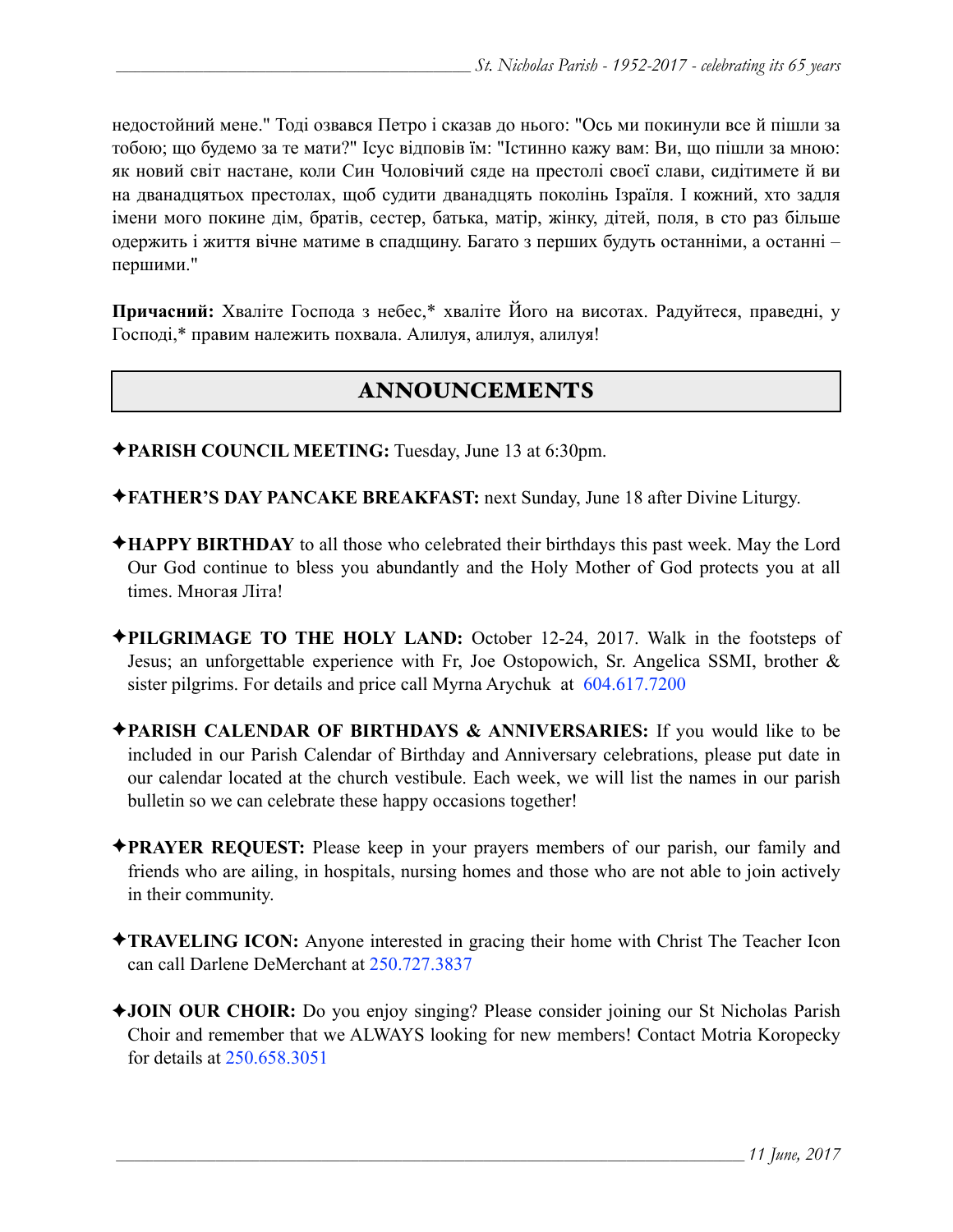- ✦**CATECHISM ANNOUNCEMENT:** "*And they were bringing to Him also the infants, in order that He may be touching them; but after the disciples saw it, they rebuked them. But Jesus called them to Himself and said, Let alone the little children to come to Me, and cease hindering them; for of such is the kingdom of God*." We are happy to welcome all children to our St. Nicholas The Wonderworker catechism program. Weekly classes are scheduled Sunday morning during Divine Liturgy. We want your children to learn more about their Catholic faith, sacred scripture, feast days, and religious practices and customs of the Ukrainian Catholic church. If you have any questions, please do not hesitate to contact Marian Chalifoux at 250.507.1005
- ✦**THRIFTY'S PRE-PAID FOOD CARDS** We all have to buy groceries. Why not have 6% of it returned back to the church at no extra charge! Cards are available in \$100, \$200, and \$500 denominations. Talk to Alec after today's liturgy to pre- order your cards. We need to sell A LOT of them! We encourage you to consider purchasing them for yourselves as gifts too.
- ✦**SUNDAY COFFEE VOLUNTEERS** act as hosts and serve light refreshments following the Sunday morning Divine Liturgy, providing an opportunity for the faithful to socialize with friends and visitors following their shared worship experience. We thank all of our parishioners who kind volunteer to serve refreshments. Whether you are new to the Parish, or are a longtime members, please join us for coffee.
- ✦**BE A STEWARD:** Have you ever wondered what more can you do to help our parish? Here are some suggestions: **Steward** of property security; **Steward** of grounds cleaning; **Steward** of cleaning church; **Steward** of church linen; **Steward** of outreach; **Steward** of caring; **Steward** of prayer; **Steward** of service. Quite often, our homebound or senior members, once active in their younger years, want to find purpose in their senior years. It's not only about doing but about "BEING" present to others. Contact Fr. Yuriy **OR** Darlene DeMerchant for more information. You will be amazed how "BEING" can make a difference.

### ✦**2017 EPARCHIAL LENTEN COLLECTION SUMMARY: \$6,240**

Caritas Ukraine: \$3,228 Andrew's Pence: \$988.00 Synod administration fund: \$733.00 The Ukrainian Catholic University in Lviv, Ukraine: \$878.00 Ukrainian Catholic Holy Resurrection Sobor Cathedral Building Fund in Kyiv: \$413.00

✦**JUNE 4, SUNDAY DONATIONS:** Coffee: \$55.75; Vigil lights: \$16.25; Loose collection: \$71.00; Envelope collection: \$795.00; Pre-authorized donations May 29 to June 4: \$330.00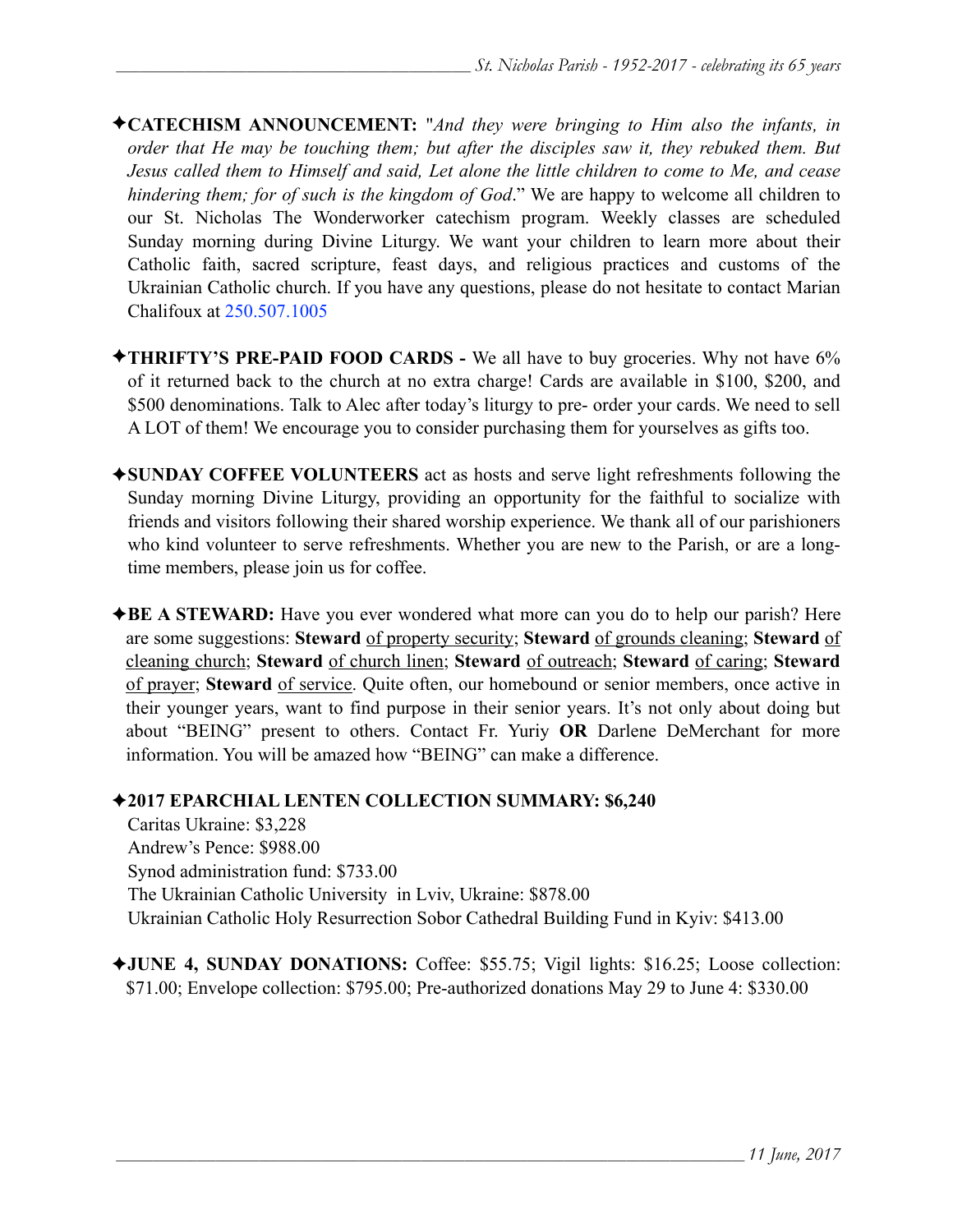### CAMP SAINT VOLODYMYR; AUGUST 20-27

#### **MARK YOUR CALENDARS**

 The purpose of camp is to provide an opportunity for youth to experience God through nature and the companionship of others. Children will experience Ukrainian language and culture during camp along with games, religious activities, hikes, sports, arts and crafts, camp fires, water activities and other summer camp activities. This marks the 34<sup>th</sup> year of our Ukrainian Catholic Summer Camp. Camp will take place in Kelowna at the OAC facility. Camp offers a wide range of activities for campers aged 7-15 (as of December 31, 2017). Registration will be available online via Eventbrite "Camp St. Volodymyr BC 2017." Early bird registration Ends July 6, 2017.

#### **WAYS TO HELP**

**VOLUNTEER:** Camp St. Volodymyr is a nonprofit camp, run on a volunteer basis. If you are interested in helping at this year's camp as a counsellor, chef, arts & crafts or cultural coordinator please contact Jennifer. Applications forms for counsellors are due May 15, 2017. All volunteers will be subject to a criminal records check and must sign the camp code of conduct.

**DONATE:** We are always happy to accept food donations of vegetables, fruits, cereals, and treats for children such as cakes, cookies, as well as monetary donations. Tax receipts can be issued with donations of \$25 or more.

### **TO REGISTER:**

[https://www.eventbrite.com/e/camp-st-volodymyr-bc-2017-tickets-32623288133?](https://www.eventbrite.com/e/camp-st-volodymyr-bc-2017-tickets-32623288133?aff=utm_source%3Deb_email%26utm_medium%3Demail%26utm_campaign%3Dnew_event_email&utm_term=eventurl_text) [aff=utm\\_source%3Deb\\_email%26utm\\_medium%3Demail%26utm\\_campaign%3Dnew\\_event\\_e](https://www.eventbrite.com/e/camp-st-volodymyr-bc-2017-tickets-32623288133?aff=utm_source%3Deb_email%26utm_medium%3Demail%26utm_campaign%3Dnew_event_email&utm_term=eventurl_text) [mail&utm\\_term=eventurl\\_text](https://www.eventbrite.com/e/camp-st-volodymyr-bc-2017-tickets-32623288133?aff=utm_source%3Deb_email%26utm_medium%3Demail%26utm_campaign%3Dnew_event_email&utm_term=eventurl_text)

## SUNDAY OF ALL SAINTS

 The first Sunday after the Feast of Holy Pentecost is the Sunday of All Saints. This day has been designated as a commemoration of all of the Saints, all the Righteous, the Prophets, Apostles, Martyrs, Confessors, Shepherds, Teachers, and Holy Monastics, both men and women alike, known and unknown, who have been added to the choirs of the Saints and shall be added, from the time of Adam until the end of the world, who have been perfected in piety and have glorified God by their holy lives.

 Honoring the friends of God with much reverence, the Prophet-King David says, "But to me, exceedingly honorable are Thy friends, O Lord" (Ps. 138:16). And the Apostle Paul, recounting the achievements of the Saints, and setting forth their memorial as an example that we